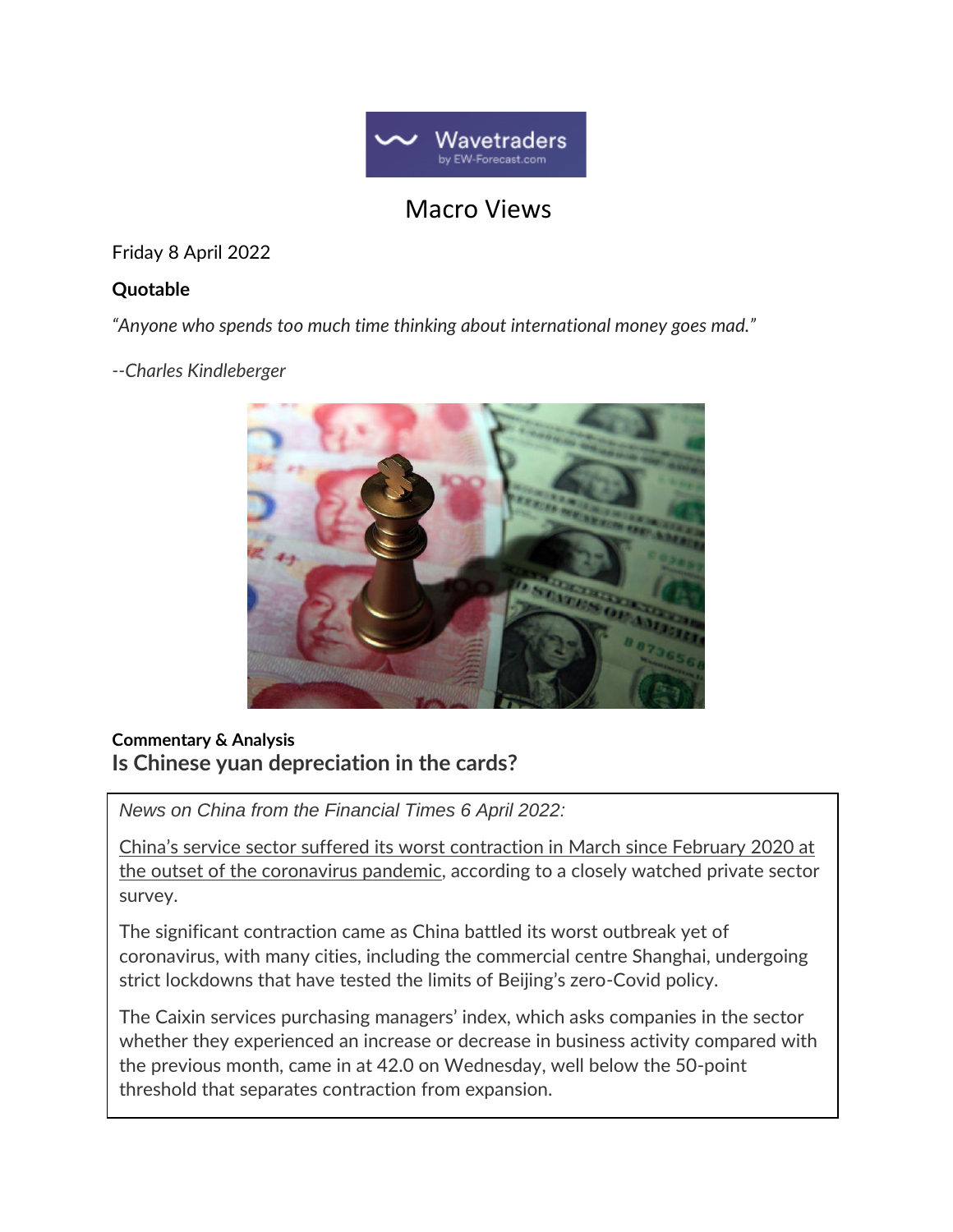Take Chinese President Xi Jinping's [crackdown on big tech,](https://nymag.com/intelligencer/2021/08/chinas-sweeping-crackdown-on-big-tech-is-a-wake-up-call.html) the [blow-up real estate giant](https://spectator.org/evergrande-crisis-highlights-vulnerabilities-in-chinas-economy/)  [Evergreen,](https://spectator.org/evergrande-crisis-highlights-vulnerabilities-in-chinas-economy/) and mix that with China's ongoing effort to transfer more wealth to households and it's not difficult to see why there is increasing concern China may be unable to achieve its 5.5% annual economic growth target.

Given the factors above, it is no surprise the Institute of International Finance (IIF) showed \$11.2 billion of outflows from Chinese government bonds and \$6.3 billion from mainland equities in its monthly flow tracker. It helps explain the significant underperformance of China's stock market.

Daily ESc1, .SSEC 4/24/2020 - 8/16/2022 (NYC) **Prins** Price **USD** CNY 3,680 S&P 500 Stock Index  $-4.700$ 3.640 4,600 3,600 4,506.25 3,560 4,400 3.520 4.300 3,480 4.200 3,440 4,100 3,400 3,360 4.000 3.320  $3,900$ 3,280  $3,800$ 3,700 3.200  $3,600$ 3,160 3,500  $3,120$  $3,400$ 3.080 3,040 3,300 Shanghai Stock Index 3,000 3,200 2,960  $3,100$ 2,920  $-3.000$ 2,880  $2.900$  $2,840$ 2,800 Auto Auto Nov Dec Oct Aug Jan Apr Q2 2020 Q3 2020 Q4 2020 Q1 2021 Q2 2021 Q3 2021 Q4 2021 Q1 2022 Q2 2022 Q3 22

In the chart below comparing the **US S&P 500 Stock Index to the Chinese Shanghai Stock Index**, the relative outperformance is clear.

Despite the decline of money flowing to China, the IIF indicated other emerging markets attracted \$8.3 billion over the same period. A Rhut Rho moment for Mr. Xi? Maybe, based on the reaction in China this week.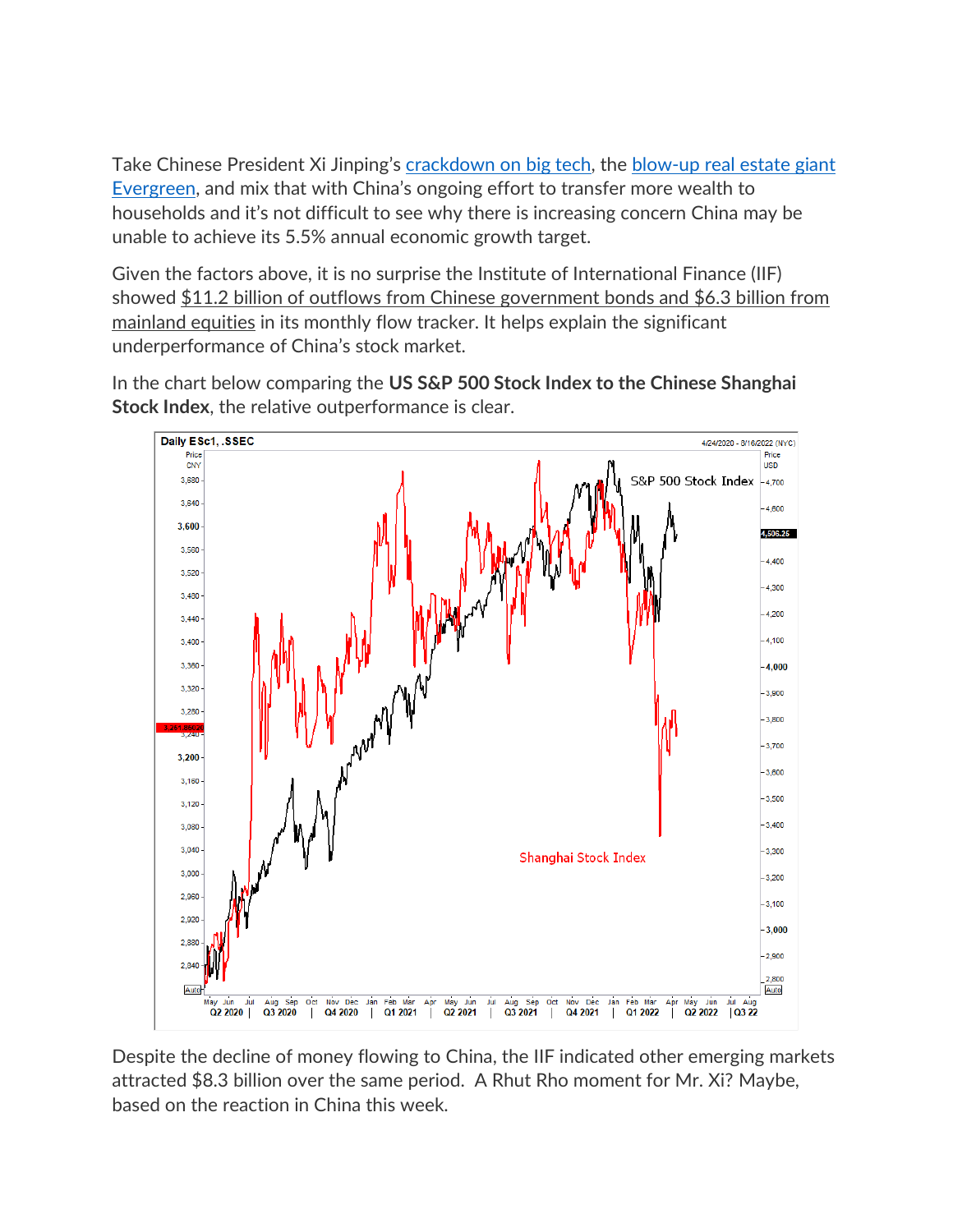William Pesek, from the *Asia Times*, a longtime observer of Asia finance based in Tokyo, said China's recent announcement of **a "stability fund" could be a "game changer."**

TOKYO (7 April 22) – As President Xi Jinping tries to bring order to Asia's biggest economy, **he's expanding the central bank's mandate in ways that may prove game-changing.** On Wednesday, the People's Bank of China (PBOC) unveiled details of a new "stability fund" to steady wobbly financial firms.

"In the face of complex economic and financial situations at both home and abroad, **it is necessary to proactively set up an authoritative and efficient system to prevent, resolve financial risks, and prepare for rainy days**," the PBOC said in a statement.

More juice to the economy? For sure...

Writes Pesek, "Though details remain vague, the strategy is to set up a comprehensive cross-regulatory-agency mechanism to detect risks in too-big-to-fail entities in China's \$60 trillion financial system and dispose of bad assets.

"The size of the fund is yet-to-be-determined, though local media suggest it will start out in the 'several hundred billion yuan' range. The fund will be financed by Chinese financial institutions and regulatory agencies.

"Most importantly, **the new fund would be the Xi era's first real crack at a broad guardrail for the entire system** – not only scattered and targeted sectors. Significantly, this enterprise involves seven government agencies, including the central bank, the Ministry of Finance and Beijing's banking, securities and foreign-exchange regulators.

"The stability fund wouldn't only dwarf other mechanisms to rescue troubled institutions and their depositors. It would have broad discretion to police China Inc from the very top."

The chart below compares the benchmark **2-year Chinese interest rate (red); to the 2 year United States interest rate (blue); to the Chinese currency priced in US dollars (black).** The bottom pain represents the **spread between China and US 2-year interest rates (purple).**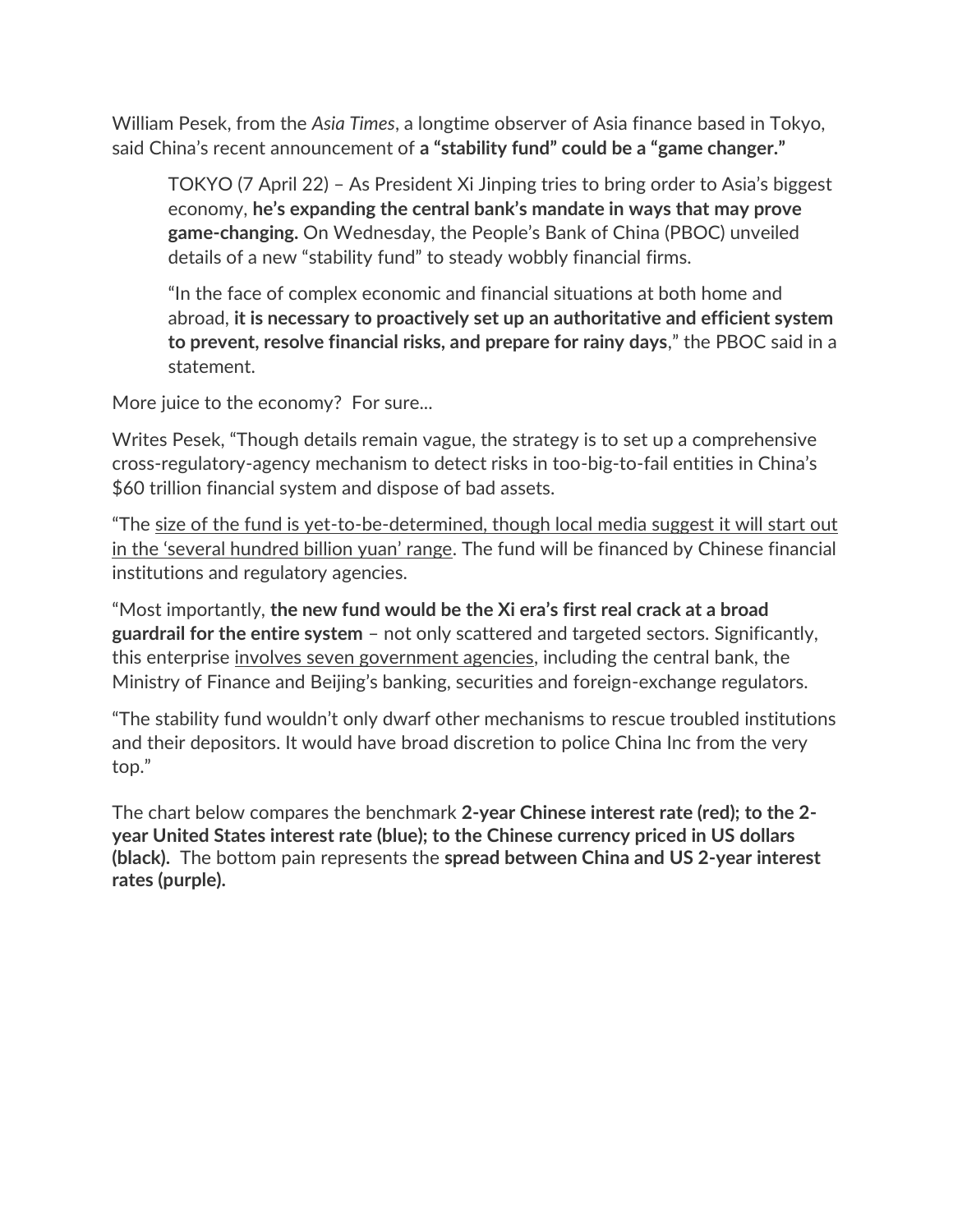

Takeaway:

- ➢ **The 2-year yield spread between China and the United States is now favoring the US dollar** despite the big rally in the Yuan.
- $\triangleright$  The Fed is expected to hike the Fed Funds rate further this year, possibly aggressively, while the Chinese 2-year yield may actually fall given the new package announced by Mr. Xi in attempts to stimulate growth.
- $\triangleright$  Thus, we raw material for an increase in the supply of yuan relative to US dollars with hot money flow (defined as short-term capital sloshing across the globe in search of yield *and* capital gain) favoring the buck which is usually a powerful *short-term* driver of currencies.